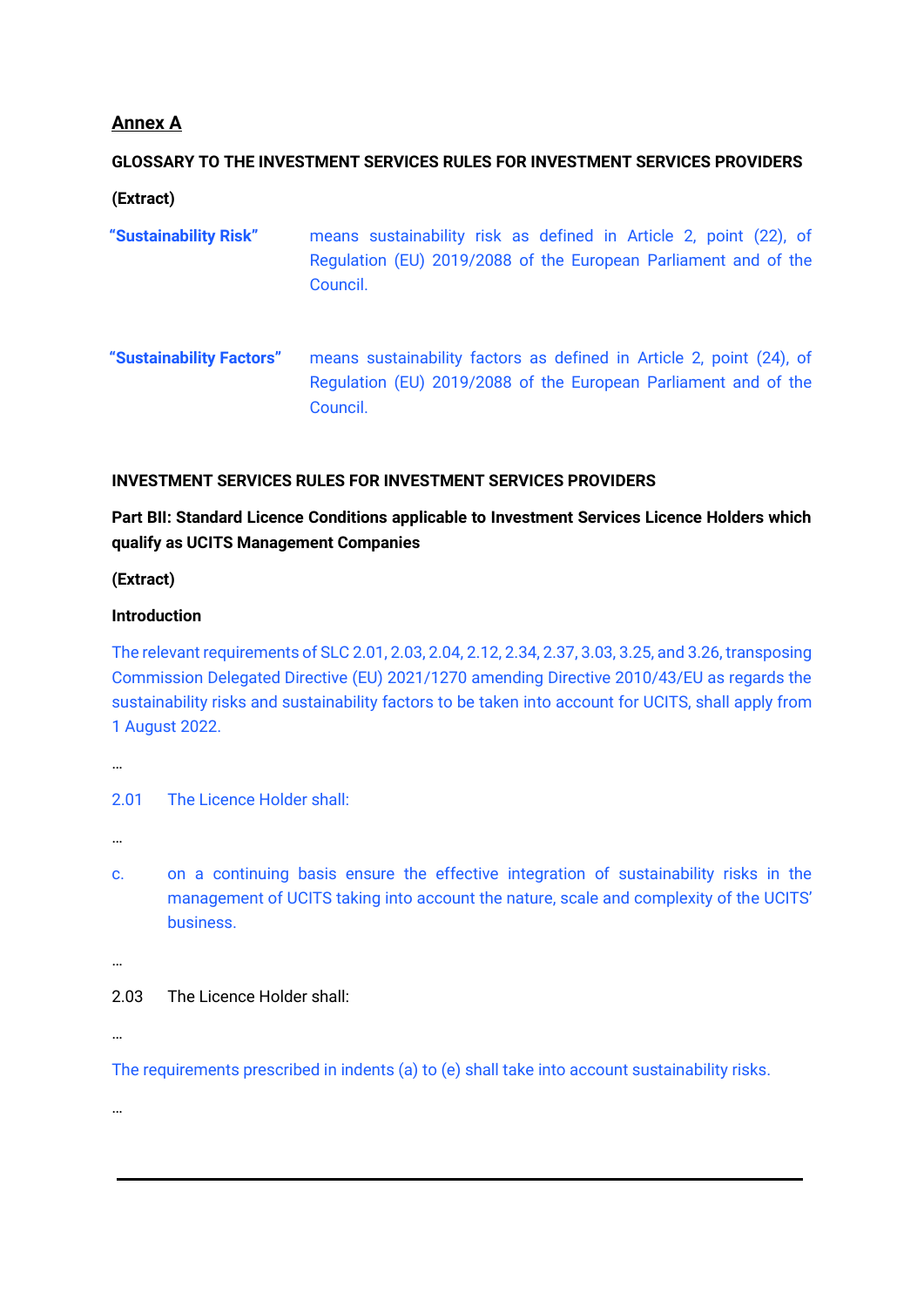### 2.04 The Licence Holder shall:

…

The Licence Holder shall retain the necessary resources and expertise for the effective integration of sustainability risks for the purposes of indents (a) to (c).

…

2.12 The Licence Holder shall ensure that its senior management:

…

(g) is responsible for the integration of sustainability risks in the activities referred to in points (a) to (f).

…

2.34 The risk management policy shall comprise such procedures as are necessary to enable the Licence Holder to assess for each UCITS it manages the exposure of that UCITS to market, liquidity, sustainability and counterparty risks, and the exposure of the UCITS to all other risks, including operational risks, which may be material for each UCITS it manages.

…

2.37 For the purposes of SLCs 2.34 to 2.376, the Licence Holder shall take into account the nature, scale and complexity of its business and of the UCITS it manages.

…

3.03 When identifying the types of conflict of interest, the Licence Holder shall take into account:

- a. take into account the interests of the Licence Holder, including those deriving from its belonging to a group or from the performance of services and activities, the interests of the clients and the duty of the Licence Holder towards the UCITS;
- b. take into account the interests of two or more managed UCITS; and
- c. include those types of conflicts of interest that may arise as a result of the integration of sustainability risks in its processes, systems and internal controls.';

…

3.25 The Licence Holder shall take into account sustainability risks when complying with the requirements set out in SLC 3.20 to 3.24.

3.26 Where the Licence Holder considers principal adverse impacts of investment decisions on sustainability factors as described in Article 4(1), point (a), of Regulation (EU) 2019/2088, or as required by paragraphs 3 or 4 of Article 4 of that Regulation, the Licence Holder shall take into account such principal adverse impacts when complying with the requirements set out in SLC 3.20 to 3.24.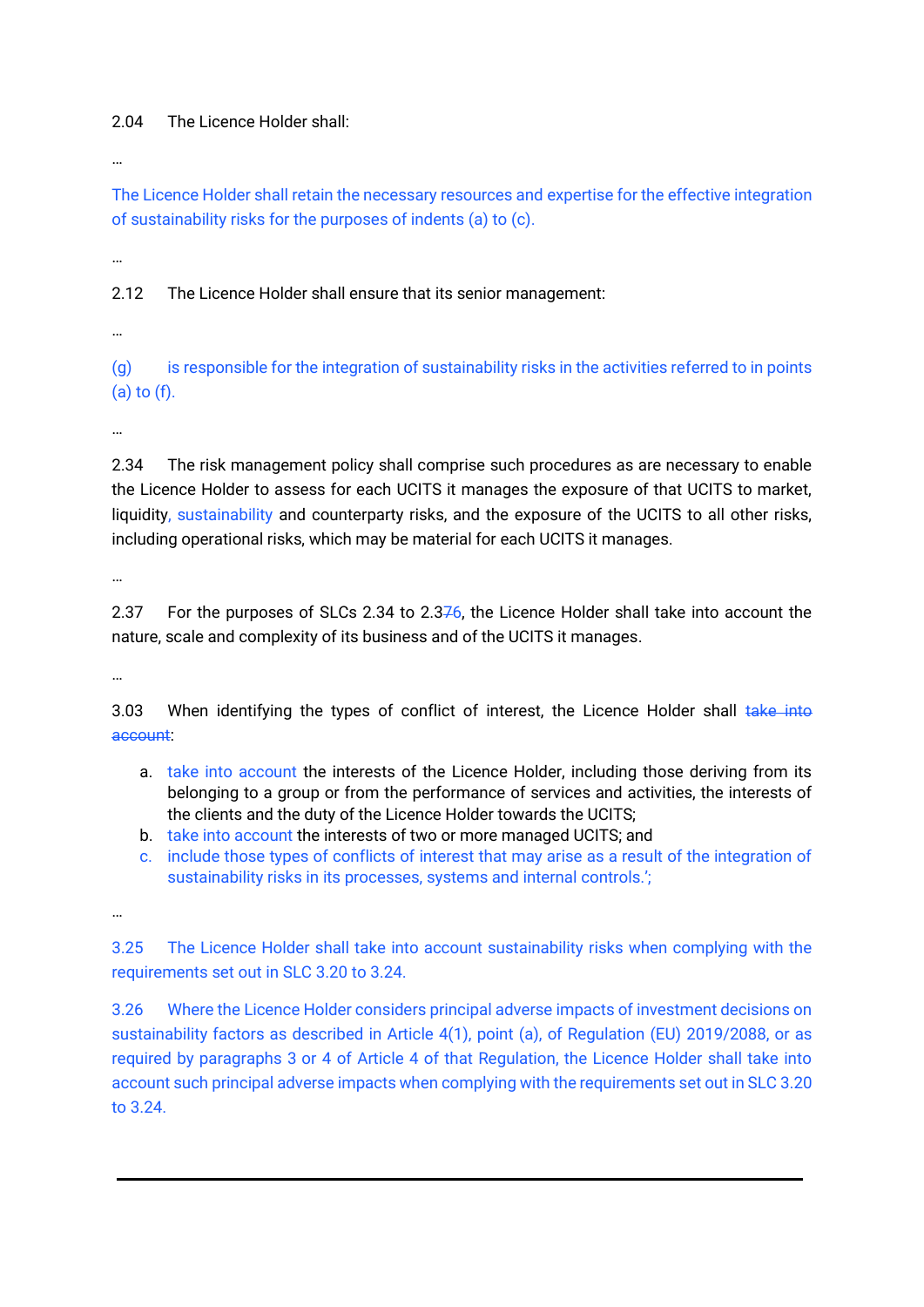# **GLOSSARY TO THE INVESTMENT SERVICES RULES FOR RETAIL COLLECTIVE INVESTMENT SCHEMES**

**(Extract)**

| "Management Body"        | means the governing body of a Scheme or the body appointed in<br>accordance with Maltese law which is empowered to set the strategy,<br>objectives and overall direction of the Scheme, and which oversees<br>and monitors management decision-making, and includes the persons<br>who effectively direct the business of the Scheme, including the Board<br>of Directors. |
|--------------------------|----------------------------------------------------------------------------------------------------------------------------------------------------------------------------------------------------------------------------------------------------------------------------------------------------------------------------------------------------------------------------|
| "Senior Management"      | means natural persons who exercise executive functions within the<br>Scheme and who are responsible, and accountable to the<br>Management Body, for the day-to-day management of the Scheme.                                                                                                                                                                               |
| "Sustainability Risk"    | means sustainability risk as defined in Article 2, point (22), of<br>Regulation (EU) 2019/2088 of the European Parliament and of the<br>Council.                                                                                                                                                                                                                           |
| "Sustainability Factors" | means sustainability factors as defined in Article 2, point (24), of<br>Regulation (EU) 2019/2088 of the European Parliament and of the<br>Council.                                                                                                                                                                                                                        |

## **INVESTMENT SERVICES RULES FOR RETAIL COLLECTIVE INVESTMENT SCHEMES**

## **(Extract)**

## **Part BII**

1.1A The relevant requirements of SLC 16.13, 16.17A, 16.17B, 16.17C, 16.17D, 16.17E, and 16.17F, transposing Commission Delegated Directive (EU) 2021/1270 amending Directive 2010/43/EU as regards the sustainability risks and sustainability factors to be taken into account for UCITS, shall apply from 1 August 2022.

…

16.13 The Scheme shall on a continuing basis ensure that it has sufficient management resources and expertise to effectively conduct its business including the effective integration of sustainability risks in the management of the Scheme, taking into account the nature, scale and complexity of the Scheme's business.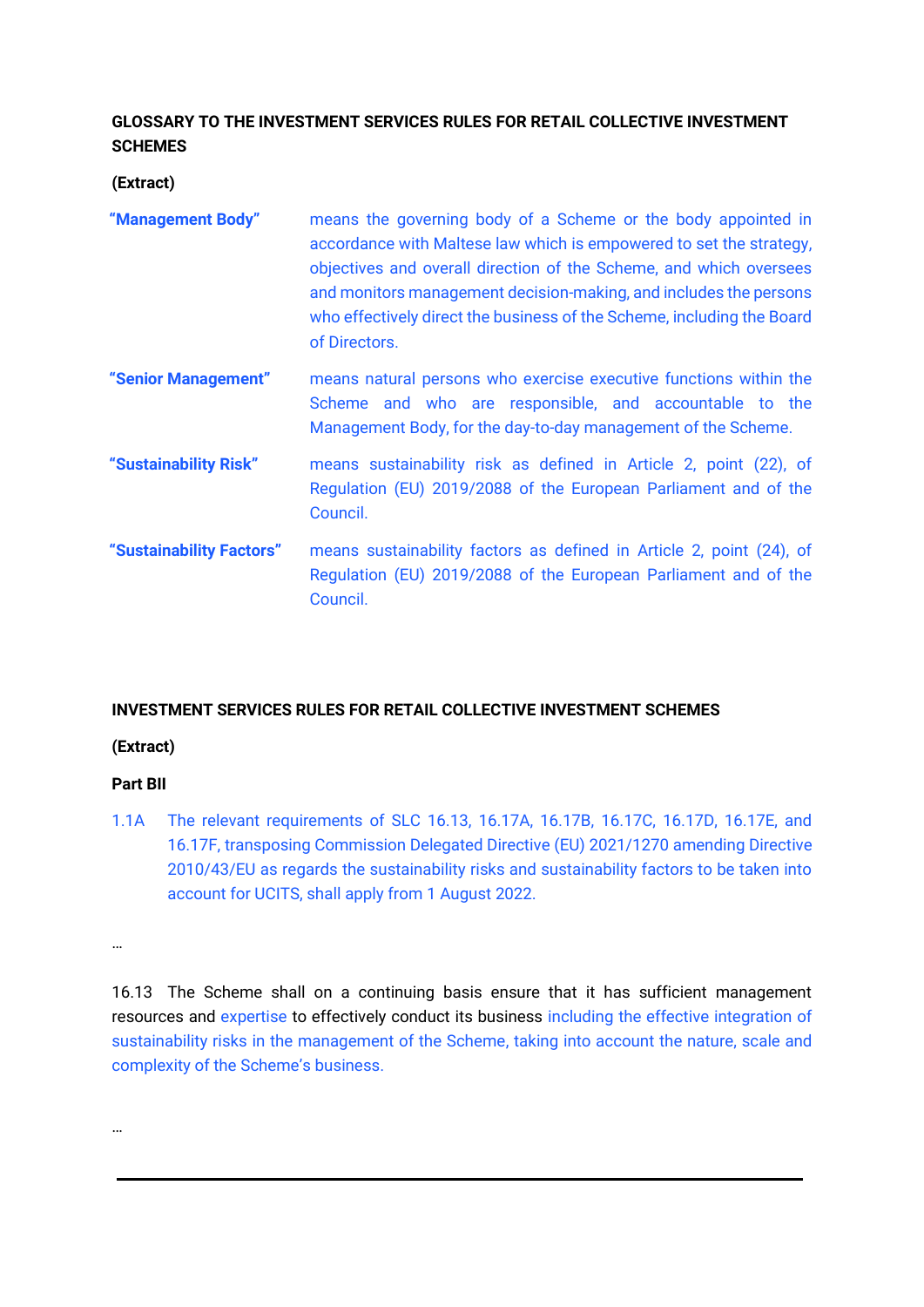#### **Control by Senior Management and Supervisory Function**

16.17A. When allocating functions internally, the Scheme shall ensure that senior management and the supervisory function, where appropriate, are responsible for the Scheme's compliance with its obligations under the Act, any applicable regulations issued thereunder and these Rules.

16.17B. The Scheme shall ensure that its senior management:

- a. is responsible for the implementation of the general investment policy of the Scheme as defined, where relevant, in the prospectus, the memorandum and articles of association or the instruments of incorporation of the investment company;
- b. oversees the approval of investment strategies;
- c. is responsible for ensuring that the Scheme has a permanent and effective compliance function as referred to in SLCs 3.01 to 3.06 of these Rules even where such function is performed by a third party;
- d. ensures and verifies on a periodic basis that the general investment policy, the investment strategies and the risk limits of the Scheme are properly and effectively implemented and complied with, even if the risk management function is performed by third parties;
- e. approves and reviews on a periodic basis the adequacy of the internal procedures for undertaking investment decisions, so as to ensure that such decisions are consistent with the approved investment strategies;
- f. approves and reviews on a periodic basis the risk management policy and arrangements, processes and techniques for implementing that policy, as referred to in SLCs 3.01 to 4.03 of Section IV Risk Management Function of Appendix VIII to these Rules.
- g. is responsible for the integration of sustainability risks in the activities referred to in points (a) to (f).

16.17C. In addition to the requirements prescribed in SLC 16.17B, the Scheme shall also ensure that its senior management and, where appropriate, its supervisory function shall:

- a. assess and periodically review the effectiveness of the policies, arrangements and procedures implemented to comply with the provisions of the Act and any applicable regulations and Investment Services Rules issued thereunder;
- b. take appropriate measures to address any deficiencies.

16.17D. The Scheme shall ensure that the senior management and, where applicable, the supervisory function, receive on a frequent basis, and at least annually, written reports on matters of compliance, internal audit and risk management indicating in particular whether appropriate remedial measures have been taken in the event of any deficiencies.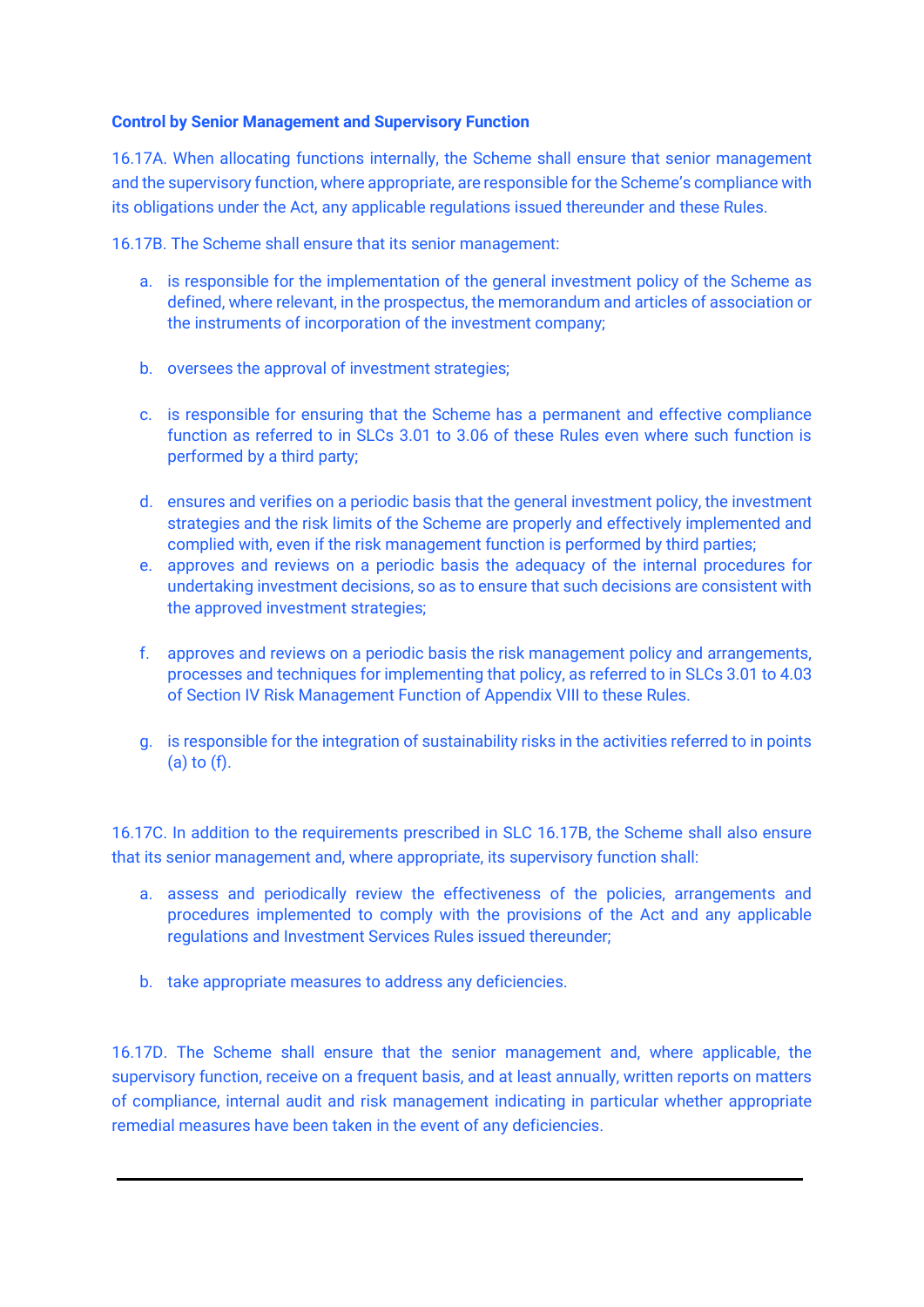16.17E. The Scheme shall ensure that the senior management receives regular reports on the implementation of investment strategies and of the internal procedures for taking investment decisions referred to in SLC 16.17B (b) to (e).

16.17F. The Scheme shall ensure that the supervisory function, if any, receives on a regular basis written reports on the matters referred to in SLC 16.17D.

#### **Appendix VIII: Supplementary Licence Conditions Applicable to Self-Managed Schemes**

The relevant requirements of SLC 2.02 (of Section I), 1A.01, 1A.02, 3.05 and 3.06 (of Section II), 2.18 (of Section III), 3.02 (of Section IV), transposing Commission Delegated Directive (EU) 2021/1270 amending Directive 2010/43/EU as regards the sustainability risks and sustainability factors to be taken into account for UCITS, shall apply from 1 August 2022.

…

#### **Section I**

- 2.02 When identifying the types of conflict of interest, the Scheme shall take into account:
	- a. take into account its interests, including those deriving from its belonging to a group or from the performance of services and activities, the interests of the clients and the duty of the Scheme;
	- b. take into account the interests of two or more managed Schemes; and
	- c. include those types of conflicts of interest that may arise as a result of the integration of sustainability risks in its processes, systems and internal controls.';

…

#### **Section II**

- 1A. Administrative Procedures and Internal Control Mechanisms
- 1A.01 The Scheme shall:
	- a. establish, implement and maintain decision-making procedures and an organisational structure which clearly and in a documented manner specifies reporting lines and allocates functions and responsibilities;
	- b. ensure that its relevant persons are aware of the procedures which must be followed for the proper discharge of their responsibilities;
	- c. establish, implement and maintain adequate internal control mechanisms designed to secure compliance with decisions and procedures at all levels of the Scheme;
	- d. establish, implement and maintain effective internal reporting and communication of information at all relevant levels of the Scheme as well as effective information flows with any third party involved;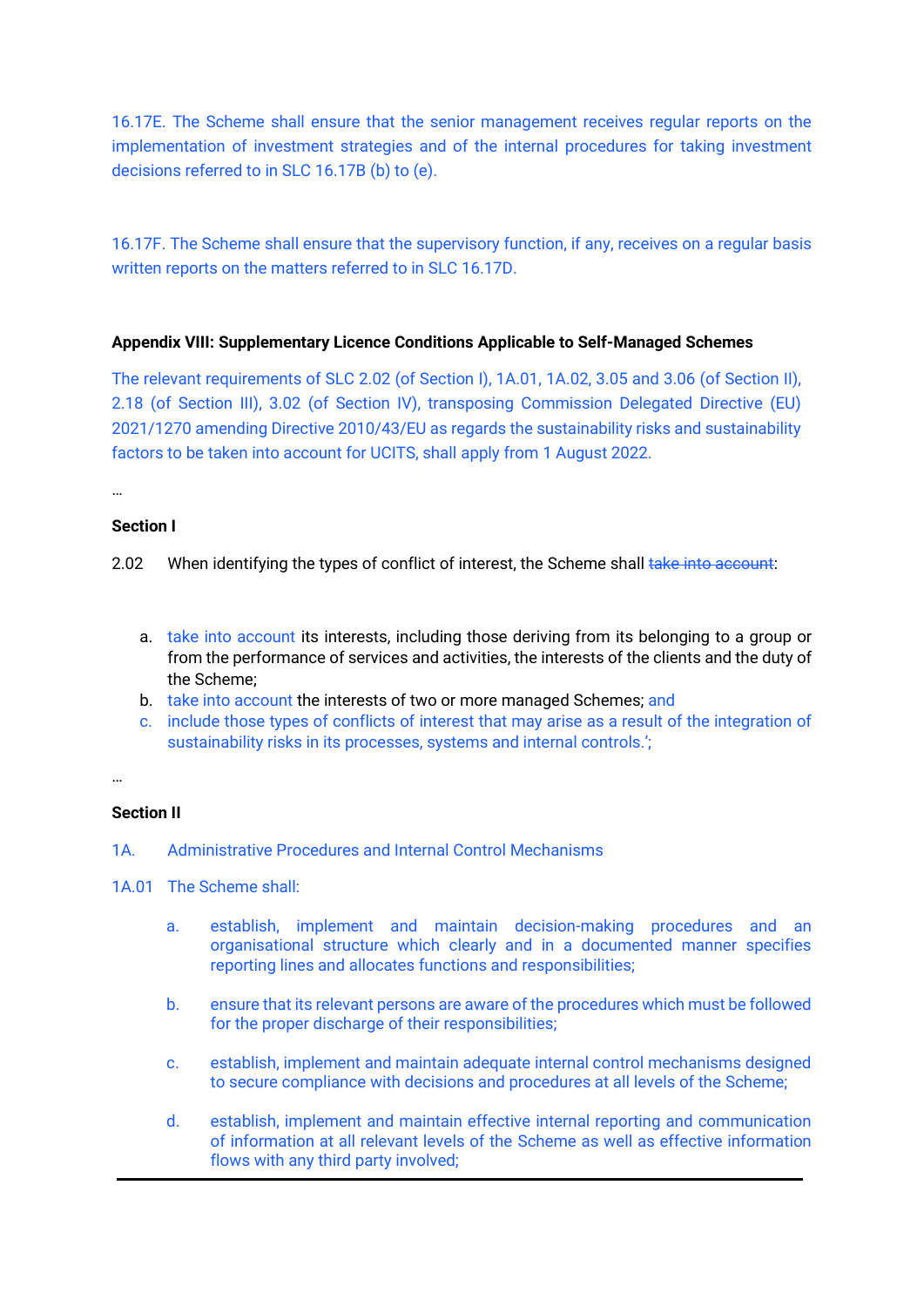- e. maintain adequate and orderly records of its business and internal organisation;
- f. establish, implement and maintain systems and procedures that are adequate to safeguard the security, integrity and confidentiality of information, taking into account the nature of the information in question;
- g. establish, implement and maintain an adequate business continuity policy aimed at ensuring, in the case of an interruption to their systems and procedures, the preservation of essential data and functions, and the maintenance of services and activities, or where that is not possible, the timely recovery of such data and functions and the timely resumption of their services and activities;
- h. establish, implement and maintain accounting policies and procedures that enable it, at the request of the MFSA, to deliver in a timely manner to the MFSA financial reports which reflect a true and fair view of their financial position and which comply with all applicable accounting standards and rules;
- i. monitor and evaluate the adequacy and effectiveness of their systems, internal control mechanisms and arrangements on a regular basis in accordance with indents (a) to (h) above and to take appropriate measures to address any deficiencies.
- j. on a best effort basis refer to the Guidance on Technology Arrangements, ICT and [Security Risk Management, and Outsourcing Arrangements.](https://www.mfsa.mt/wp-content/uploads/2020/06/Guidance-on-Technology-Arrangements-ICT-and-Security-Risk-Management-and-Outsourcing-Arrangements.pdf)
- 1A.02 The requirements prescribed in indents (a) to (j) shall apply depending on the nature, scale and complexity of the Scheme's business, and the nature and range of services and activities undertaken in the course of that business.
- 1A.03 The requirements prescribed in indents (a) to (e) shall take into account sustainability risks.
- 1A.04 The Scheme shall:

- a. employ personnel with the skills, knowledge and expertise necessary for the discharge of the responsibilities allocated to them;
- b. retain the necessary resources and expertise so as to effectively monitor the activities carried out by third parties on the basis of an arrangement with the Scheme, especially with regard to the management of the risk associated with those arrangements;
- c. ensure that the performance of multiple functions by relevant persons does not and is not likely to prevent those relevant persons from discharging any particular function soundly, honestly and professionally.
- 1A.05 The Licence Holder shall retain the necessary resources and expertise for the effective integration of sustainability risks for the purposes of indents (a) to (c).
- 1A.06 The requirements prescribed in indents (a) to (c), shall apply depending on the nature, scale and complexity of the Scheme's business, and the nature and range of services and activities undertaken in the course of that business.